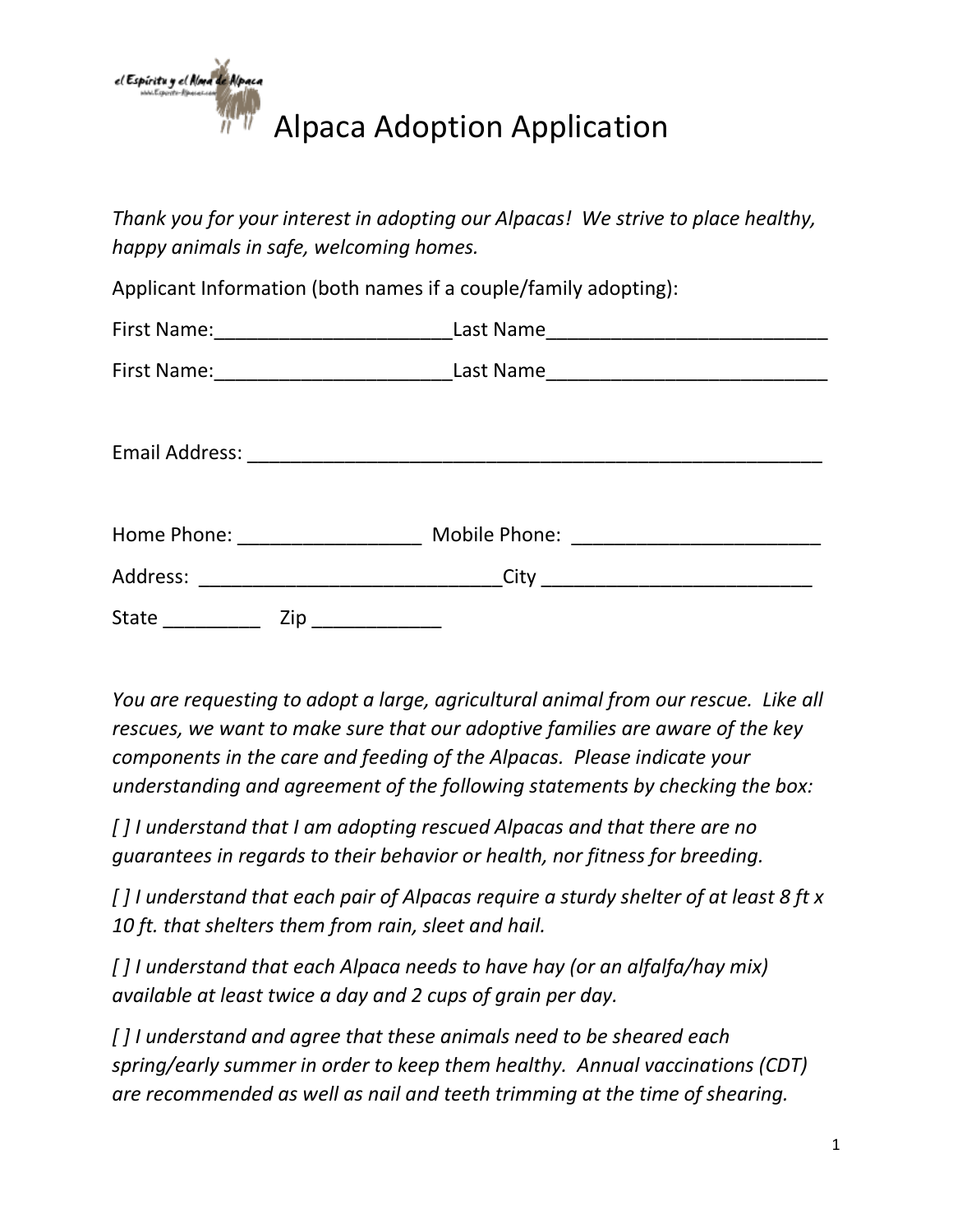

*We recommend Tom Morrison, phone 505-435-8367. To process the sheared fleece, we recommend The Fleece Factory of the Rockies.*

*[ ] I understand that while the Alpacas have been introduced to halters, that I need to continue to work with them in order for them to learn to be comfortable walking with a halter.*

*[ ] I understand that like all rescue animals, these Alpacas will need time to acclimate to their new surroundings. I will make sure that each of my interactions with them are positive and reinforcing, and that treats are given freely.*

*We recommend horse treats, with flavors such as 'oats and apples' and peppermint.*

*[ ] I understand that Alpacas are stoic, and often will not show signs of illness until the condition is severe. I will monitor their pellets (manure) and seek vet assistance for any signs of diarrhea or other changes.*

*[ ] I understand that the Alpacas are currently fed a mix of the following: Nutrena Llama and Alpaca Feed, beet pellets, Manna Pro, and Nutrena Senior horse grain. All of these grains are available from Big R stores.*

*[ ] I understand that Alpacas require a lot of water, and that each animal should have access to fresh water every day.*

*[ ] I understand that while Alpacas are pasture animals, that there are plants that are poisonous to them, including but not limited to: All nightshades, lilies, tomato and potato plants, Foxglove, Toot, Inkweed, Hemlock, Oleanders, Rhododendrons and Azaleas, Ngaio, Daytura, Willow-weed, Jerusalem Cherry, Mallow, Buttercup and Macrocarpa.*

*[ ] I understand that I may be asked to allow Espiritu Alpaca personnel to visit my property and check on the status of my animals, both before and after the adoption is finalized.*

*[ ] I understand that I am encouraged to read Camelid Companion by Marty McGee Bennett, or to attend one of her Camelidynamics courses in order how to learn Alpaca behaviors and herd management techniques.*